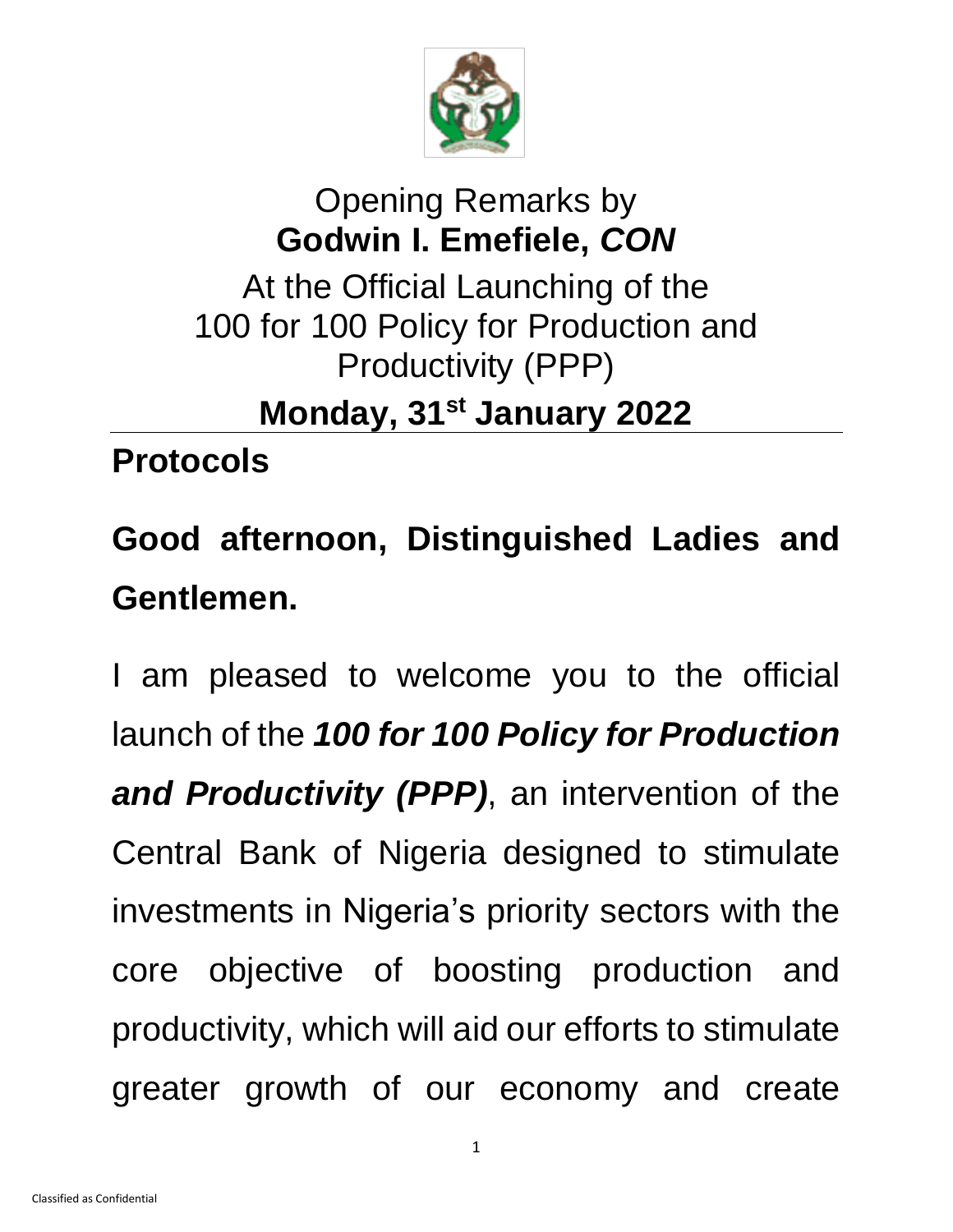employment opportunities. Under this initiative, every hundred days, manufacturers in critical sectors that seek to engage in greenfield projects or in expanding their existing facilities will have access to cheaper forms of credit at single digit rates, as well as foreign exchange to procure plants and machineries. This Programme has the potential to significantly accelerate manufacturing output, promote further diversification of our economy and enable faster growth of our non-oil exports. More specifically, the PPP will help to reduce our overreliance on imports, and stimulate productivity in agriculture, healthcare, manufacturing, extractive industries, logistics services, traderelated infrastructure, and renewable energy.

2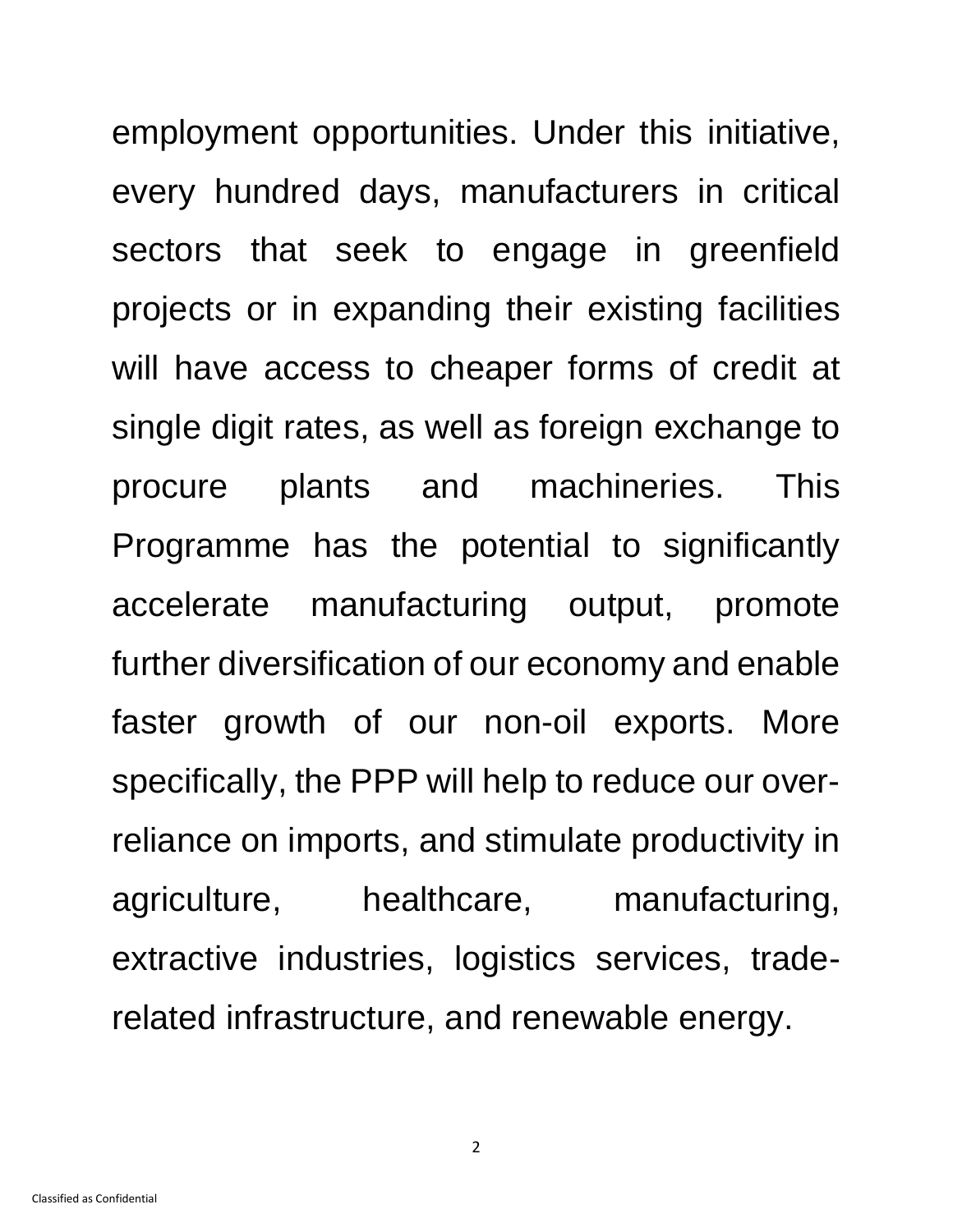2. This launch also fulfills the commitment we made during the unveiling of the first central bank digital currency (CBDC), the eNaira, by His Excellency, President Muhammadu Buhari GCFR, on the 25<sup>th</sup> of October, 2021, when we announced that the CBN will introduce a 100 for 100 – Policy on Production and Productivity (PPP), under which eligible companies in priority sectors will be screened and 100 companies will be selected to receive funding from the CBN every 100 days, beginning from 1<sup>st</sup> November 2021. The selection of subsequent beneficiaries will be rolled over every 100 days with new sets of 100 companies and details of these companies will be published in the major national dailies.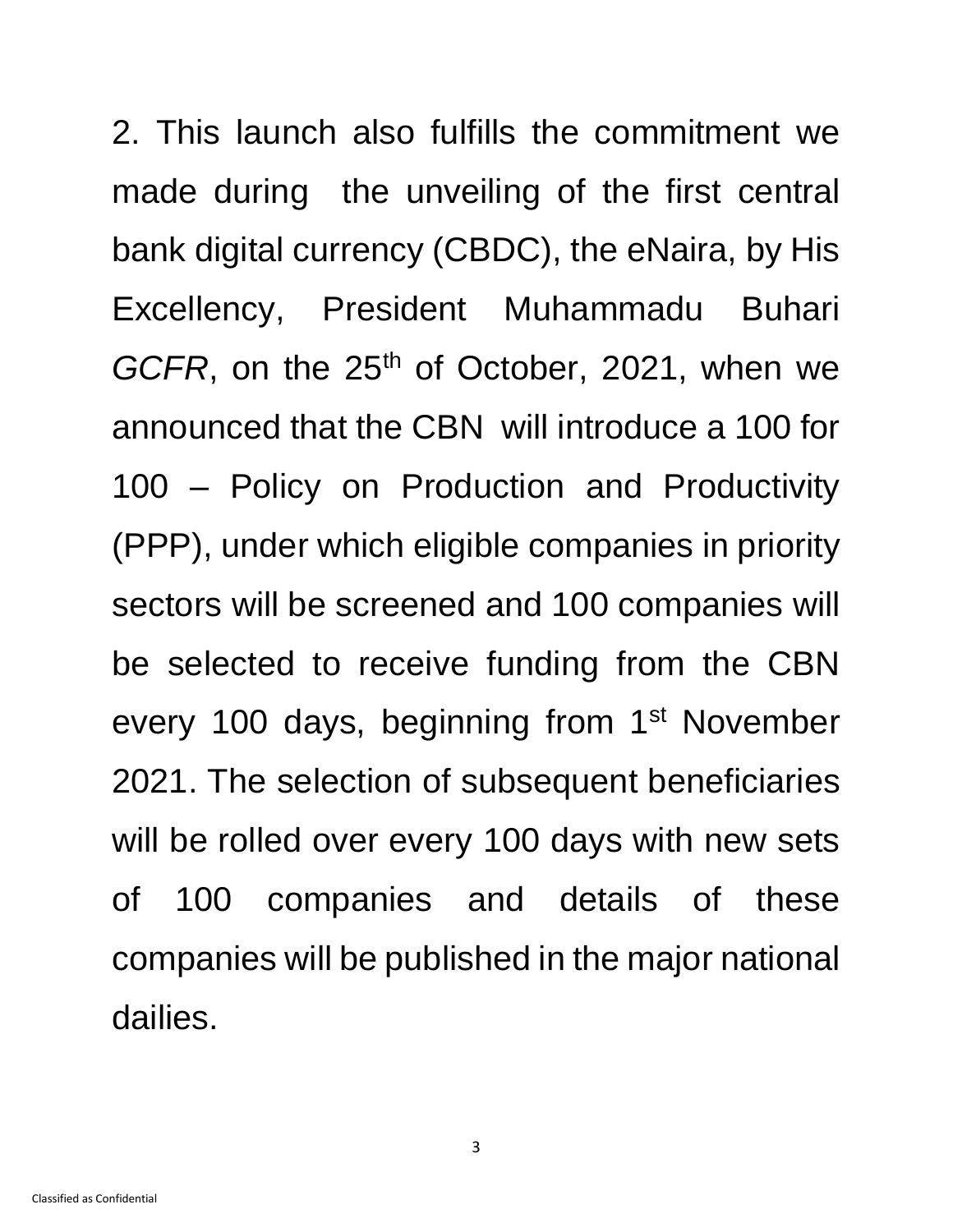2. Today's launch of the 100 for 100 Policy for Production and Productivity (PPP) initiative and cheque presentation to selected companies, is a culmination of our engagements with critical stakeholders in the manufacturing sector and financial institutions, as we have here today pioneer beneficiaries of the initiative and the participating financial institutions.

3. Your Excellencies, distinguished ladies and gentlemen, over the past seven (7) years, the government under the visionary leadership of President Muhammadu Buhari has made significant efforts at reducing our economy's over-reliance on imports for food and industrial raw materials, towards one that is self-sufficient and self-reliant, with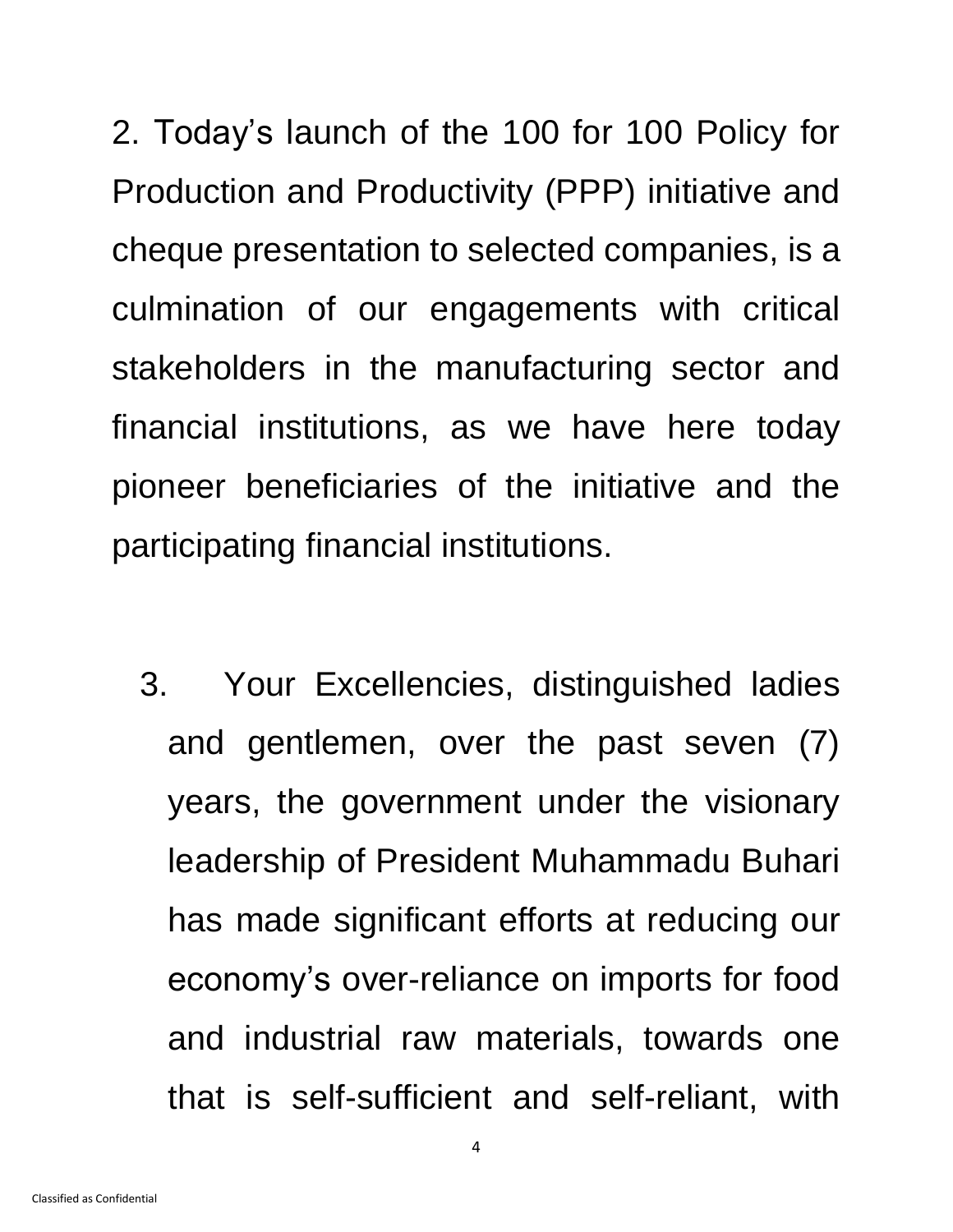strong commitment towards ensuring that Nigerians produce what they eat and eat what they produce. In line with the administration's policy focus to stimulate domestic production and productivity, the Central Bank of Nigeria (CBN) has continued to introduce various policy measures, in the form of interventions, to stimulate low-cost and sustainable financing to priority sectors and segments of the economy.

4. The 100 for 100 Policy for Production and Productivity (PPP) is one of such interventions designed to fast track productive activities in priority sectors. Under this Programme, eligible applicants will be required to submit their applications to their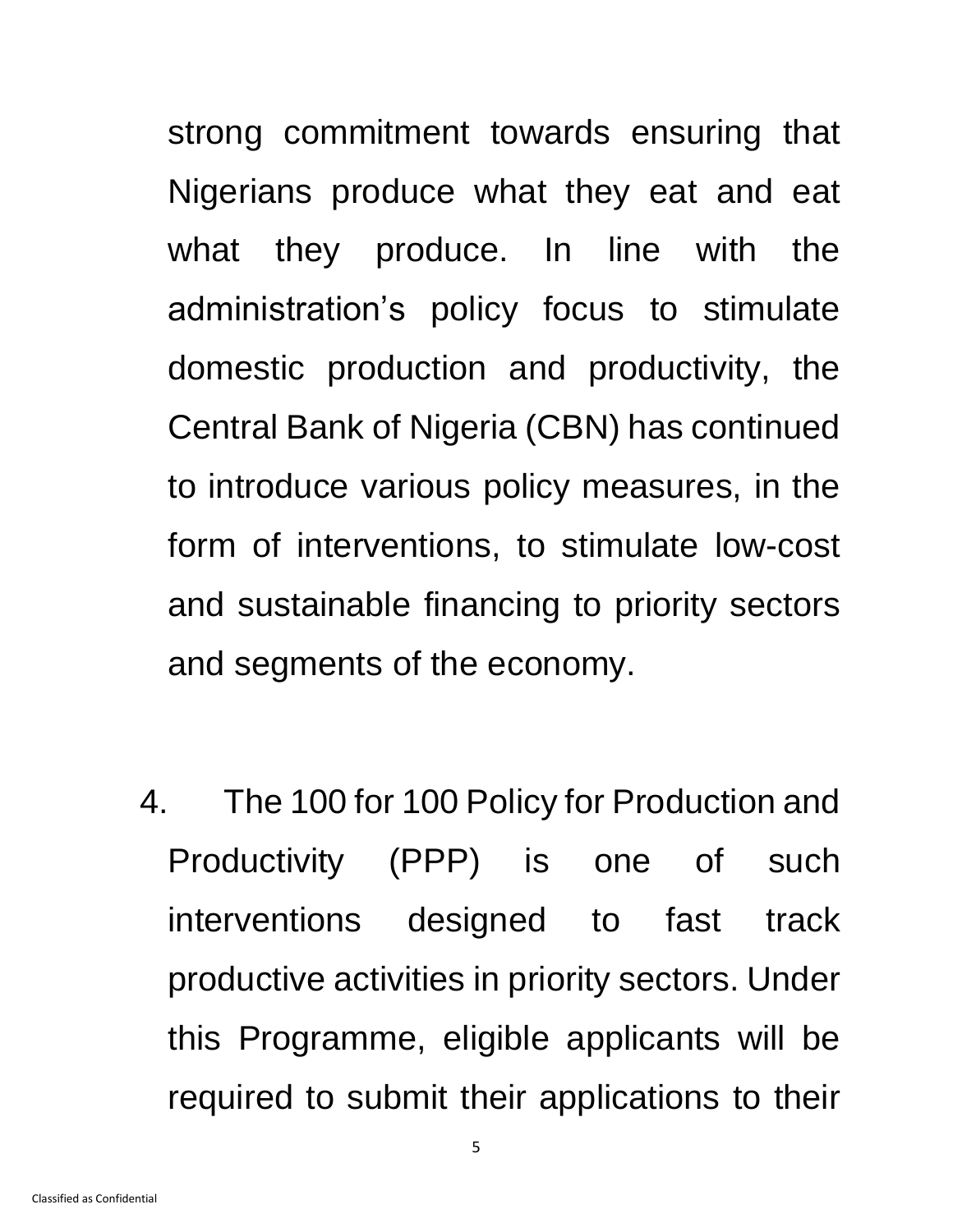banks, after which, a notification is submitted on a dedicated portal – [https://100for100ppp.ng,](https://100for100ppp.ng/) which has been created to ensure transparency and allow applicants track the status of their applications.

5. Specifically, for this first cycle of the initiative ending today, 243 applications valued at  $\frac{1221.06}{1000}$  billion, spread over key sectors such as agriculture, energy, healthcare, manufacturing, and services sectors were submitted on the portal. After much engagement, 79 applications were received from banks, valued at  $\frac{1}{21.87}$ billion, for projects in six (6) sectors, namely agriculture, energy, healthcare, manufacturing, mining, and services sectors.

6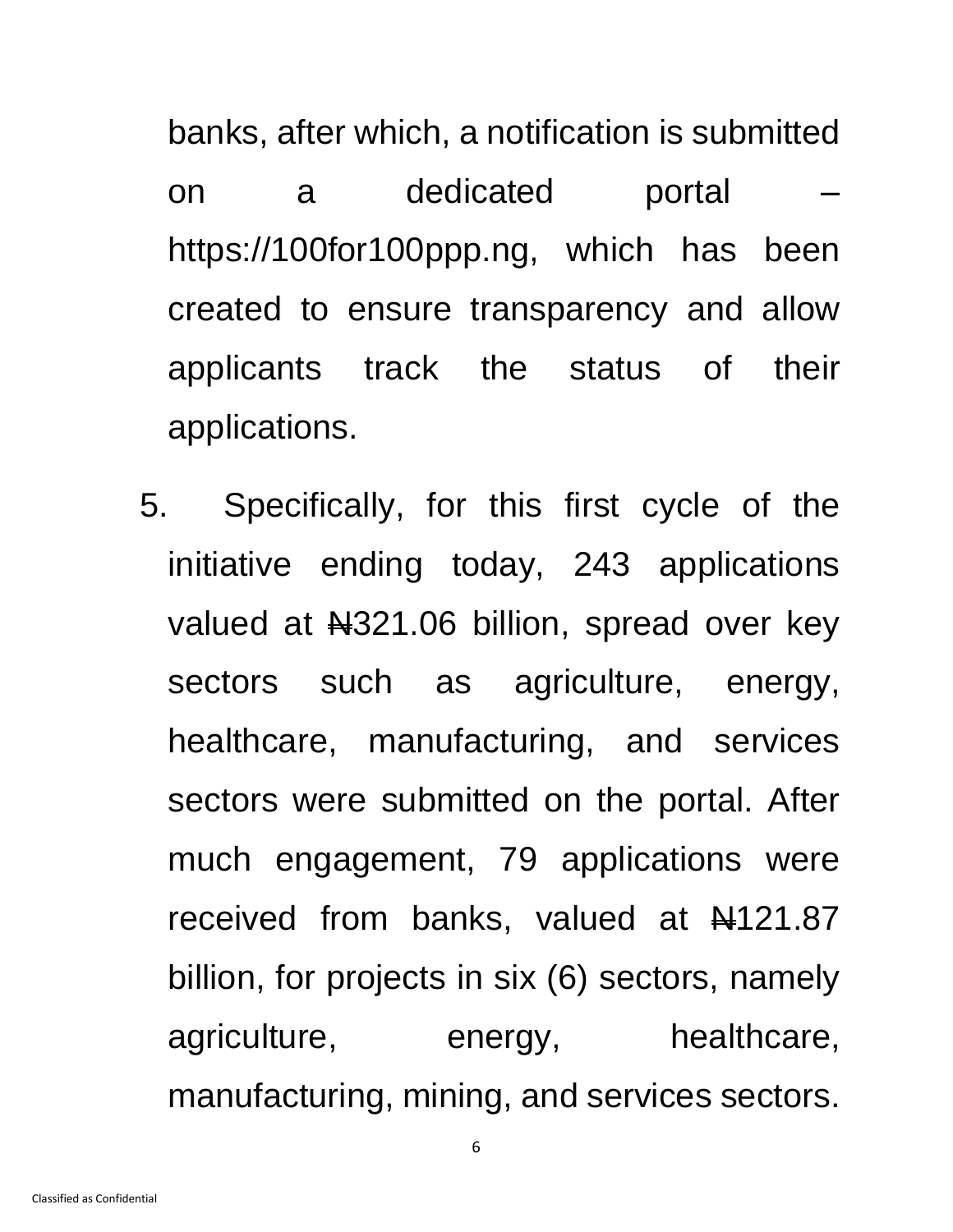The requests were carefully screened and scrutinized against a set-out selection criteria, which is categorised into: production efficiency and scalability; local content capacity; job creation and human capital development; operating sector relevance; and potential contribution to economic growth.

6. Your Excellencies, distinguished ladies and gentlemen, following due screening of the applications received, I am pleased to inform you that 28 companies with projects that have clearly articulated proposals were selected for funding. These projects, valued at  $N=23.20$  billion, comprise 14 in the manufacturing sector, 12 in the agricultural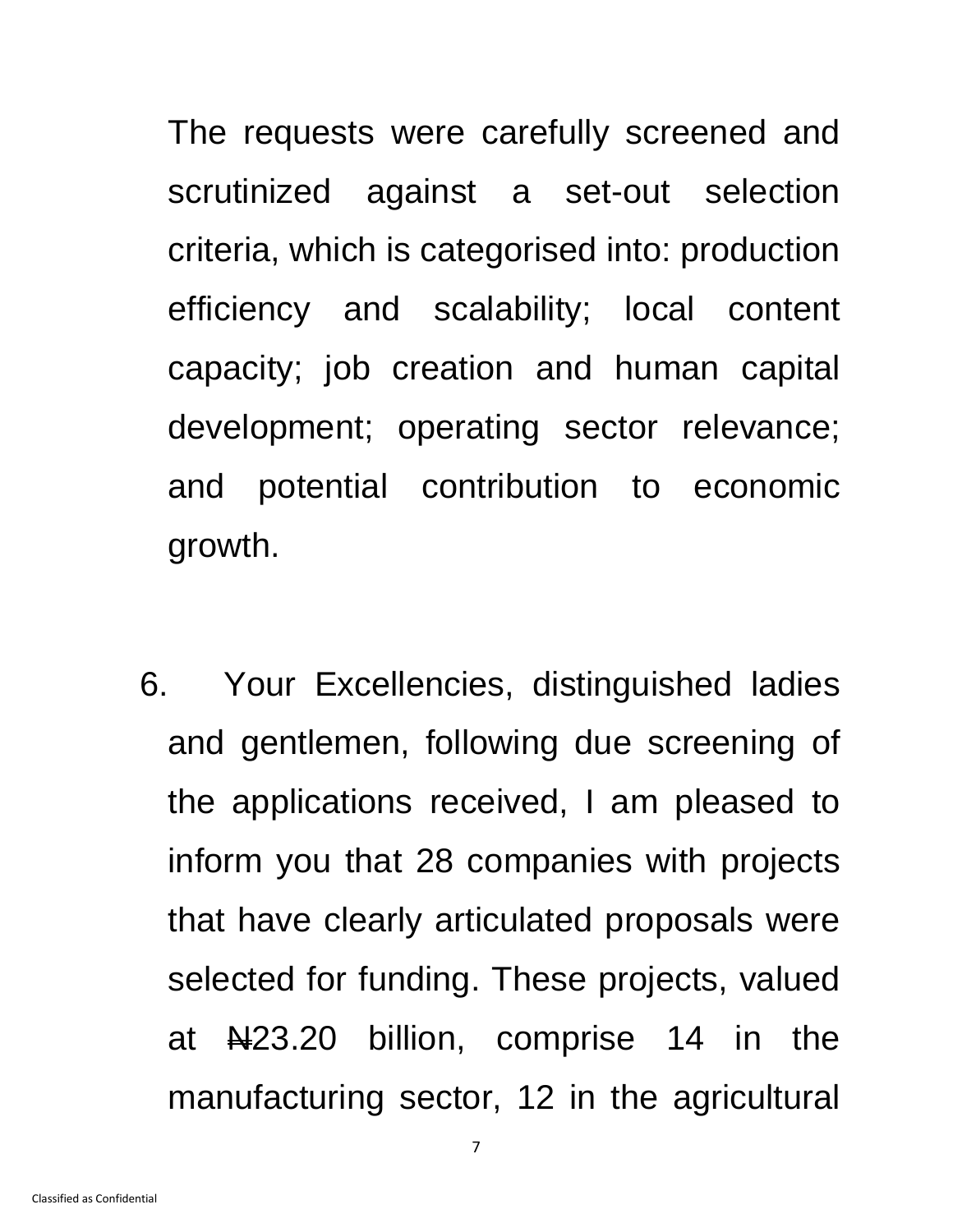sector, and 2 in the healthcare sector. When fully operational, these projects are expected to create over 20,000 direct and indirect jobs across multiple sectors of the economy, as well as generate close to US\$125.80 million in foreign exchange earnings. It is important to note that five (5) of the selected projects are greenfield projects seeking to exploit the huge opportunities in key sectors of our economy.

7. Your Excellencies, distinguished ladies and gentlemen, permit me at this juncture to mention other intervention programmes and schemes of the Central Bank of Nigeria targeted at catalysing production and productivity in the real sector of our economy. These interventions include the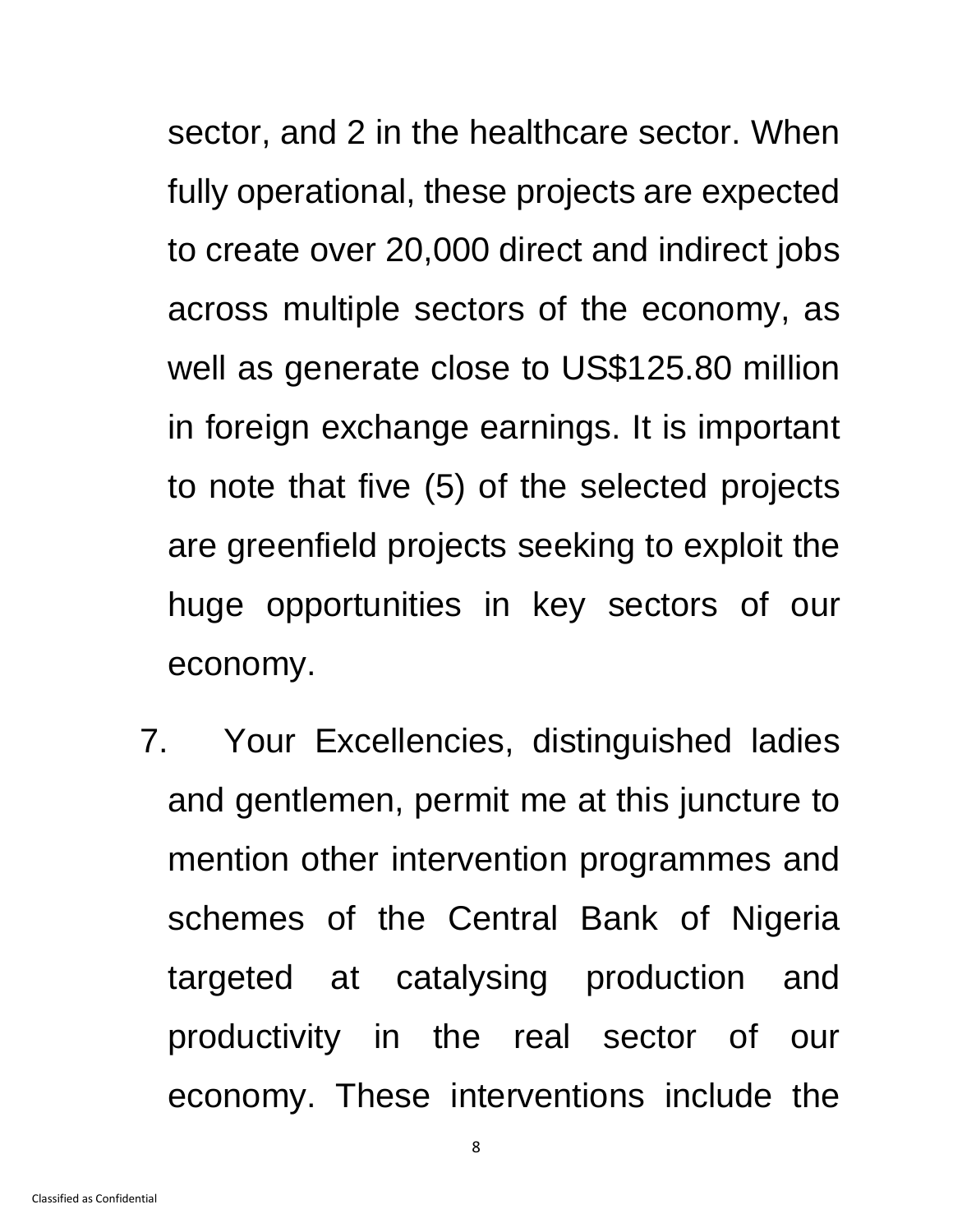N1.0 trillion Real Sector Facility (RSF), Real Sector Support Facility (RSSF), Anchor Borrowers' Programme (ABP), Commercial Agriculture Credit Scheme (CACS), Non-Oil Export Stimulation Facility (NESF), and Textile Sector Intervention Facility (TSIF).

8. Specifically, these programmes and schemes have continued to receive resounding commendations, as they have proven to be effective in expanding credit and stimulating investments in the real sector. For instance, under the  $\frac{1}{2}$ 1.0 trillion Real Sector Facility, the Bank has released a total of  $\mathbb{H}$ 1.40 trillion to 331 real sector projects in agriculture, manufacturing, mining, and services sectors. Under its Real Sector Support Facility (RSSF), the CBN has

9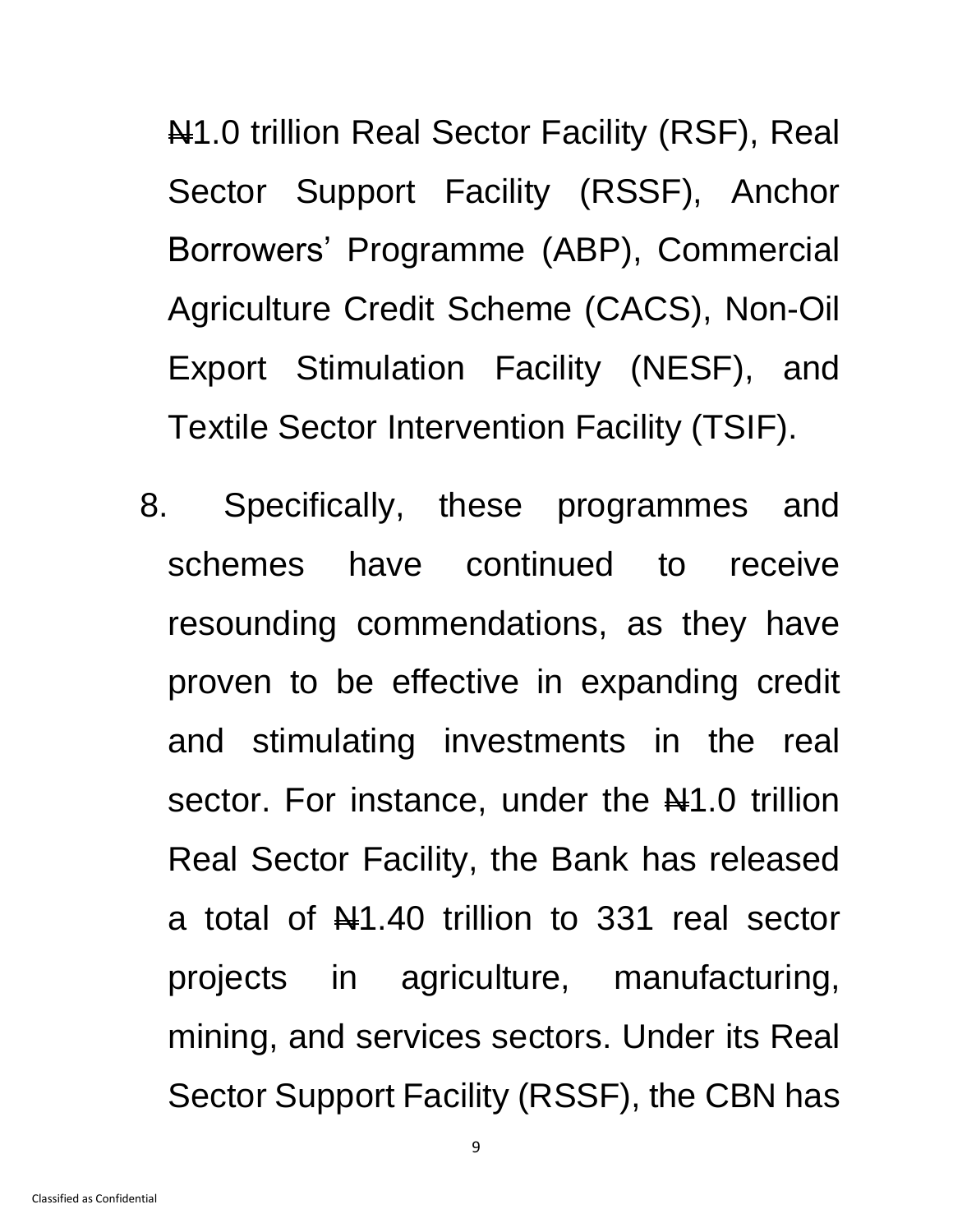disbursed N166.21 billion to 25 projects. In the agricultural sector, the Bank's Anchor Borrowers' Programme (ABP) has disbursed N927.94 billion to over 4.5 million smallholder farmers for the cultivation of 21 commodities across the country. Also, the Bank has financed 666 large-scale agricultural projects with the potential of creating an estimated 70,070 direct and indirect jobs under its Commercial Agriculture Credit Scheme (CACS).

9. Your Excellencies, distinguished ladies and gentlemen, with the significant opportunities in the real sector, there remains sufficient room for additional investments in the various sub-sectors and I would like to urge potential investors to take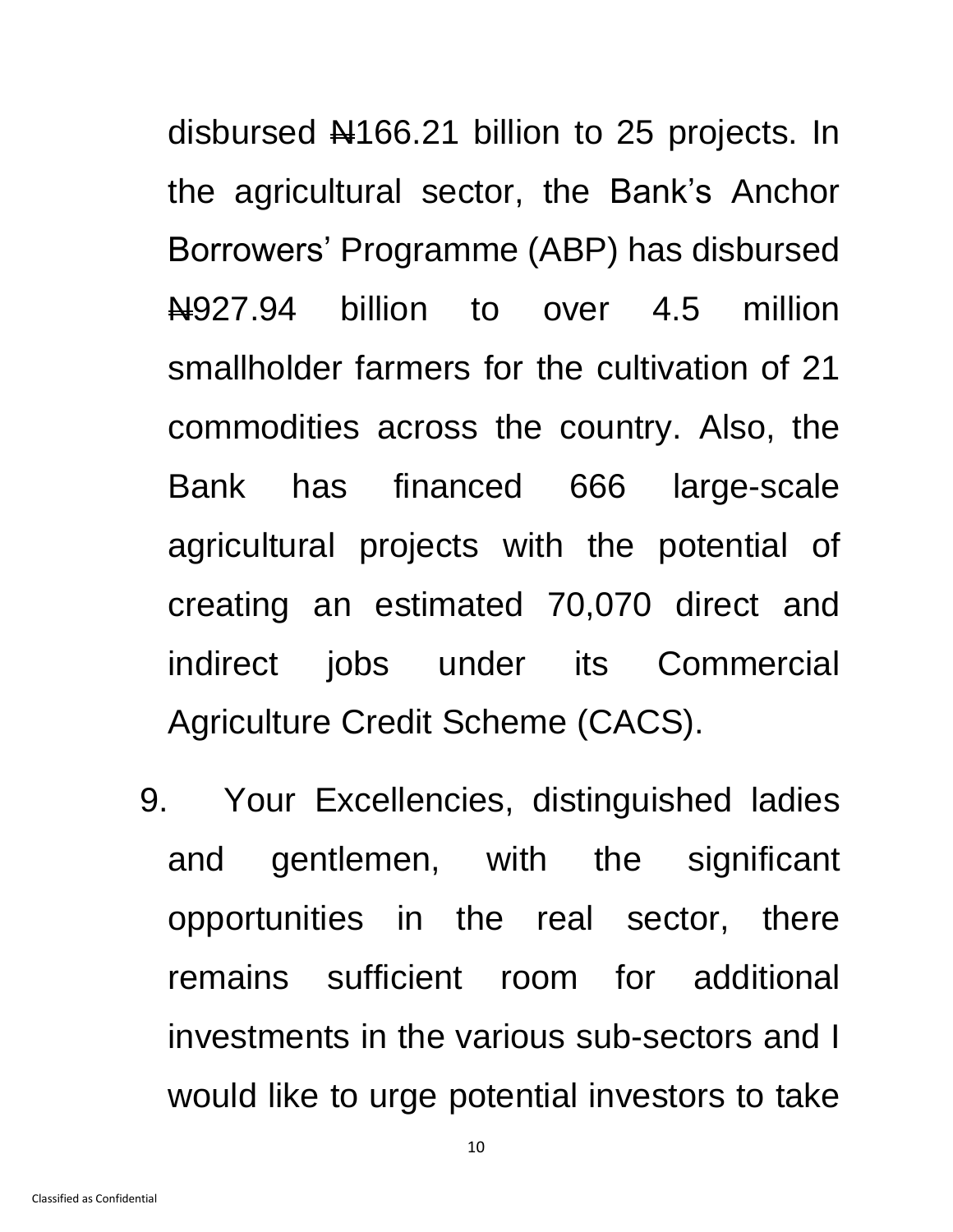advantage of the various CBN intervention programmes and schemes, as well as other financing options out there, to invest in key sectors of our economy given the potential gains that could be generated from them. Let me assure all current and prospective operators in the industrial sector that the Central Bank of Nigeria stands ready to continue to provide the needed support, financial and otherwise, to fast-track the development of our industrial sector.

10. For those seeking to invest in new greenfield or existing brownfield projects, the Bank will continue to provide all the needed support, both in Naira and dollars specifically for the importation of plants and equipment to actualize these investments. It is pertinent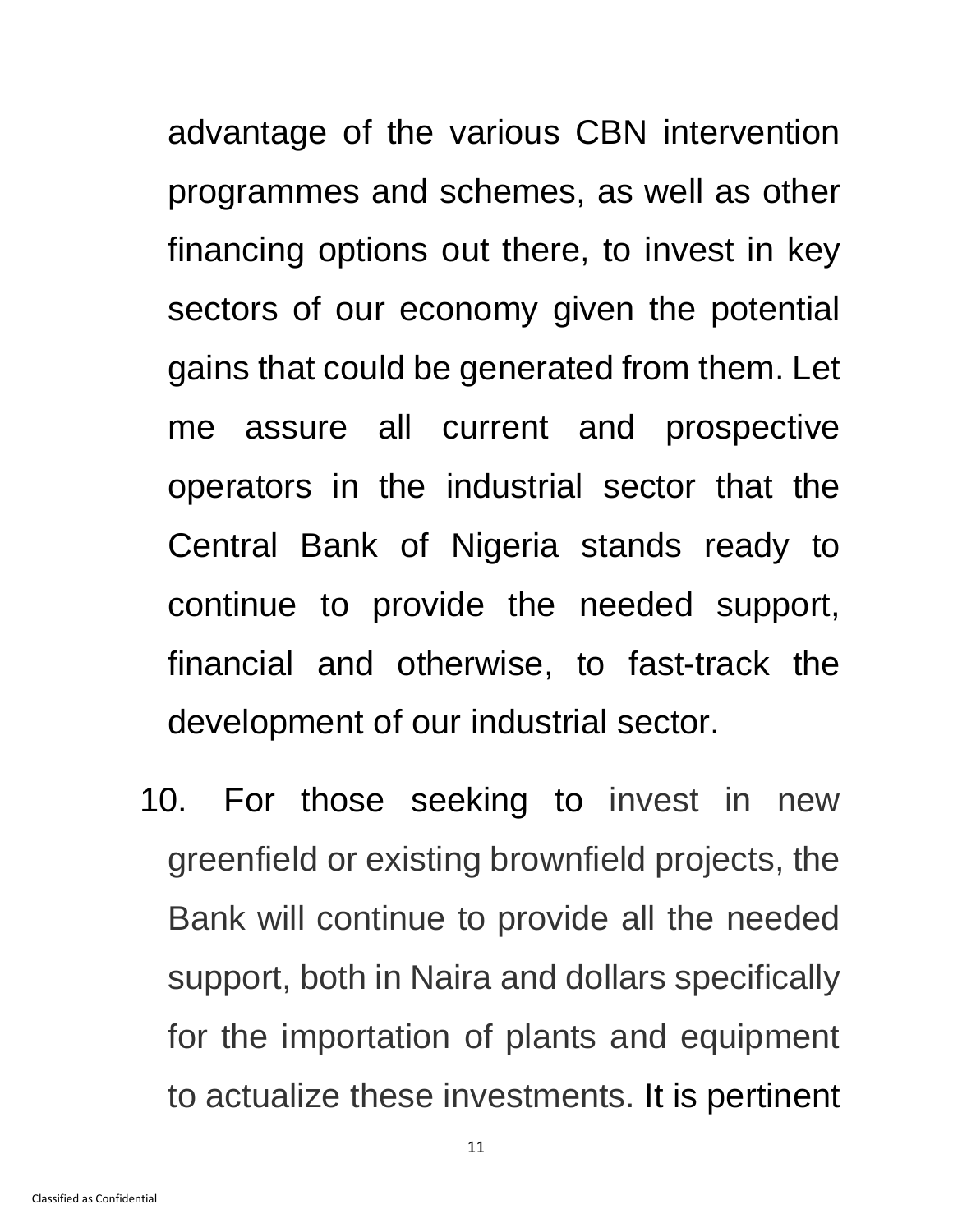to point out that the foreign exchange support will be solely for the importation of spares, plants and equipment needed to increase production capacities of these companies. Let me emphasize that our mission through this initiative is to ensure that priority is accorded to companies who display verifiable progress in our imports substitution and job creation drive. Consequently, we would soon unveil a new FX bidding regime that is market driven and supports companies that accord utmost priority for our local production and job creation drive.

11. Your Excellencies, distinguished ladies and gentlemen, cheques will also be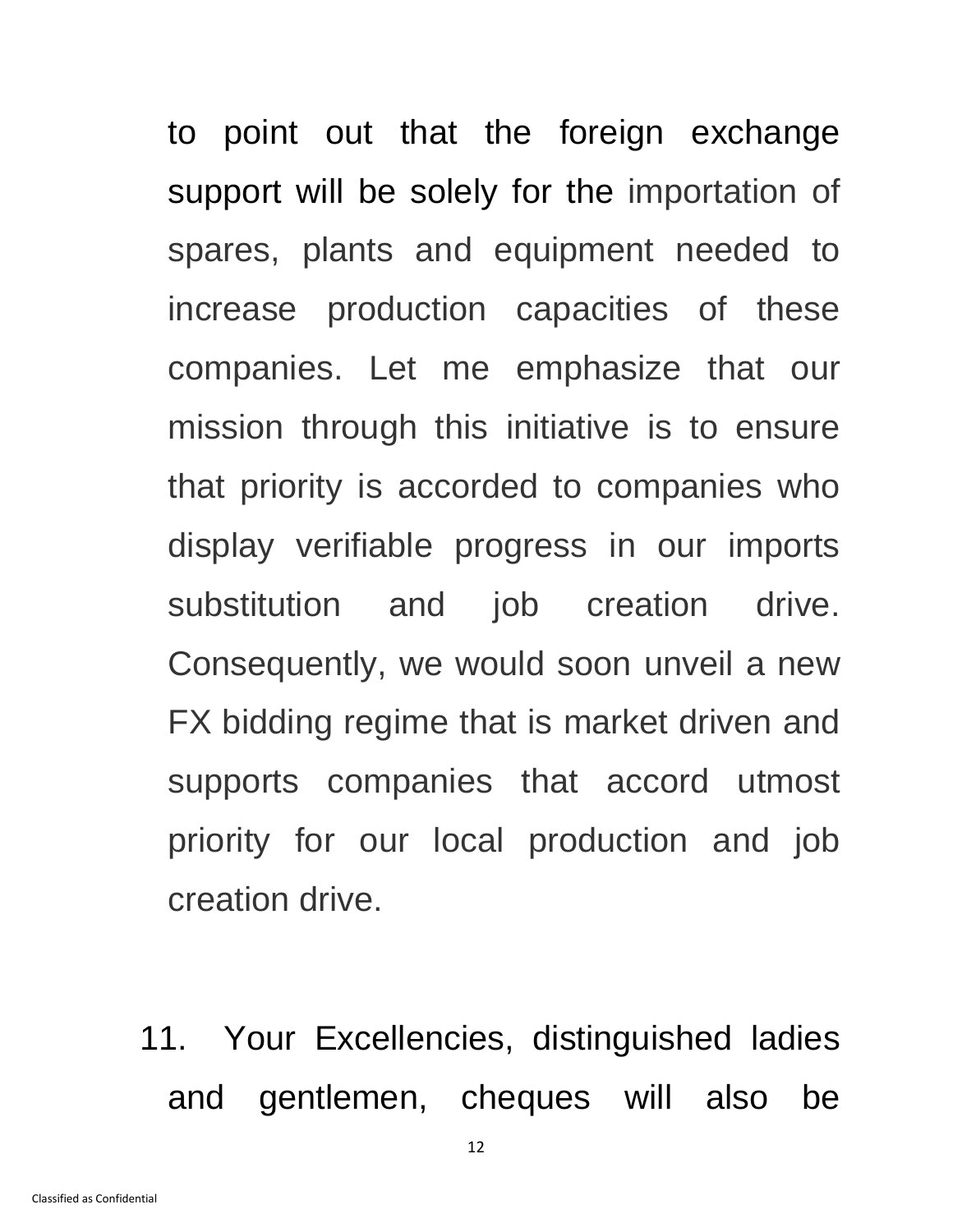presented to the seven (7) participating financial institutions whose customers have been selected as pioneer beneficiaries under the PPP's first cycle. These beneficiaries are among the many who have submitted their notifications on the dedicated portal and their applications received from their banks. I would like to urge the beneficiaries to judiciously use the funds for the purpose for which they had indicated in their applications, as independent monitors and evaluators will be engaged to regularly follow up on the progress of the project, with particular focus on the socio-economic impact of the financed projects on their immediate community and the economy in general.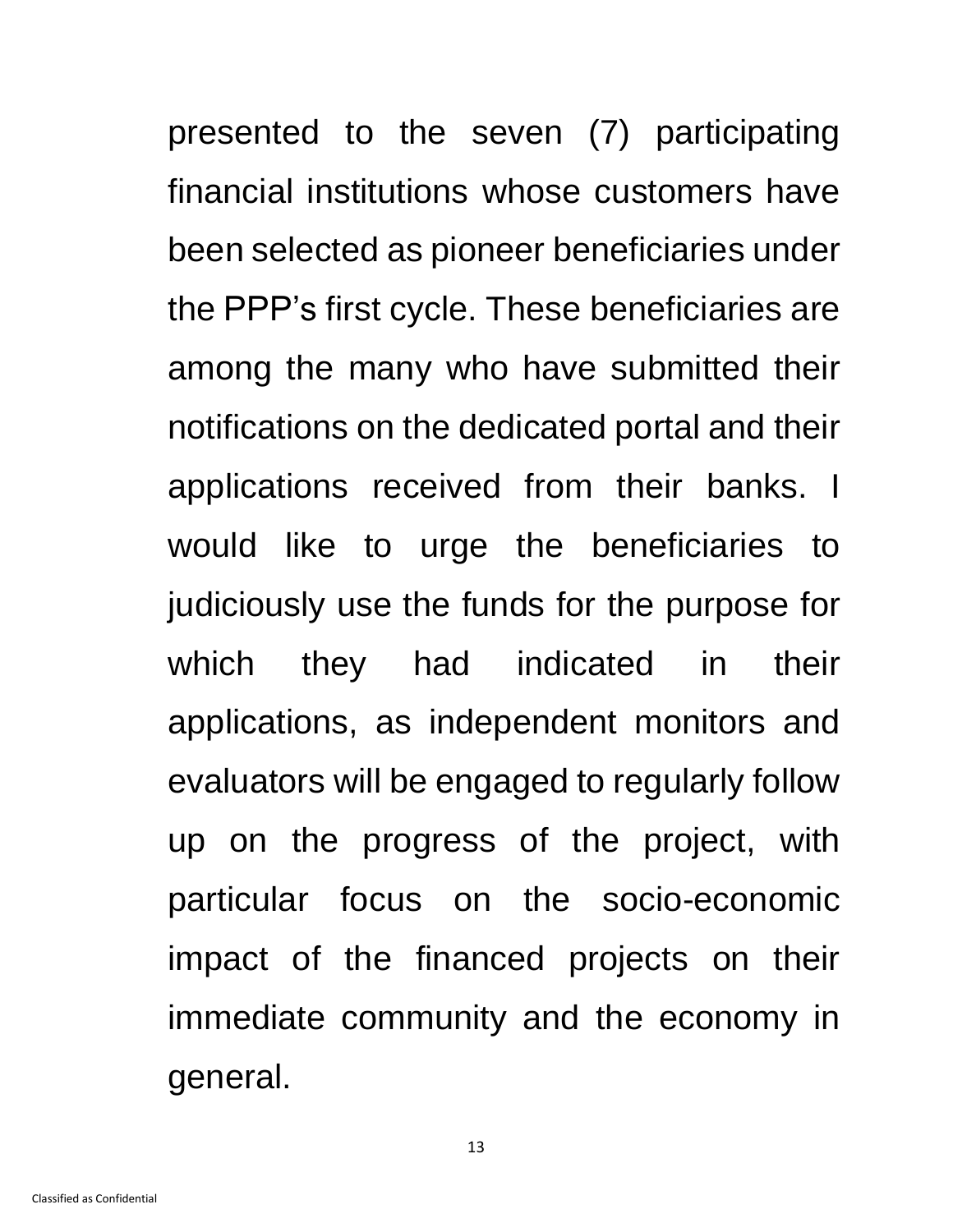12. Your Excellencies, distinguished ladies and gentlemen, before I conclude my remarks, permit me to seize this opportunity to announce that the next cycle for submission of applications for the 100 for 100 Policy for Production and Productivity (PPP) will start tomorrow, February 1, 2022, and will be ending on April 30, 2022. I want to appeal to all prospective investors to take advantage of the huge opportunities provided for investment in the real sector under the PPP and approach their banks to submit their applications for participation under the initiative.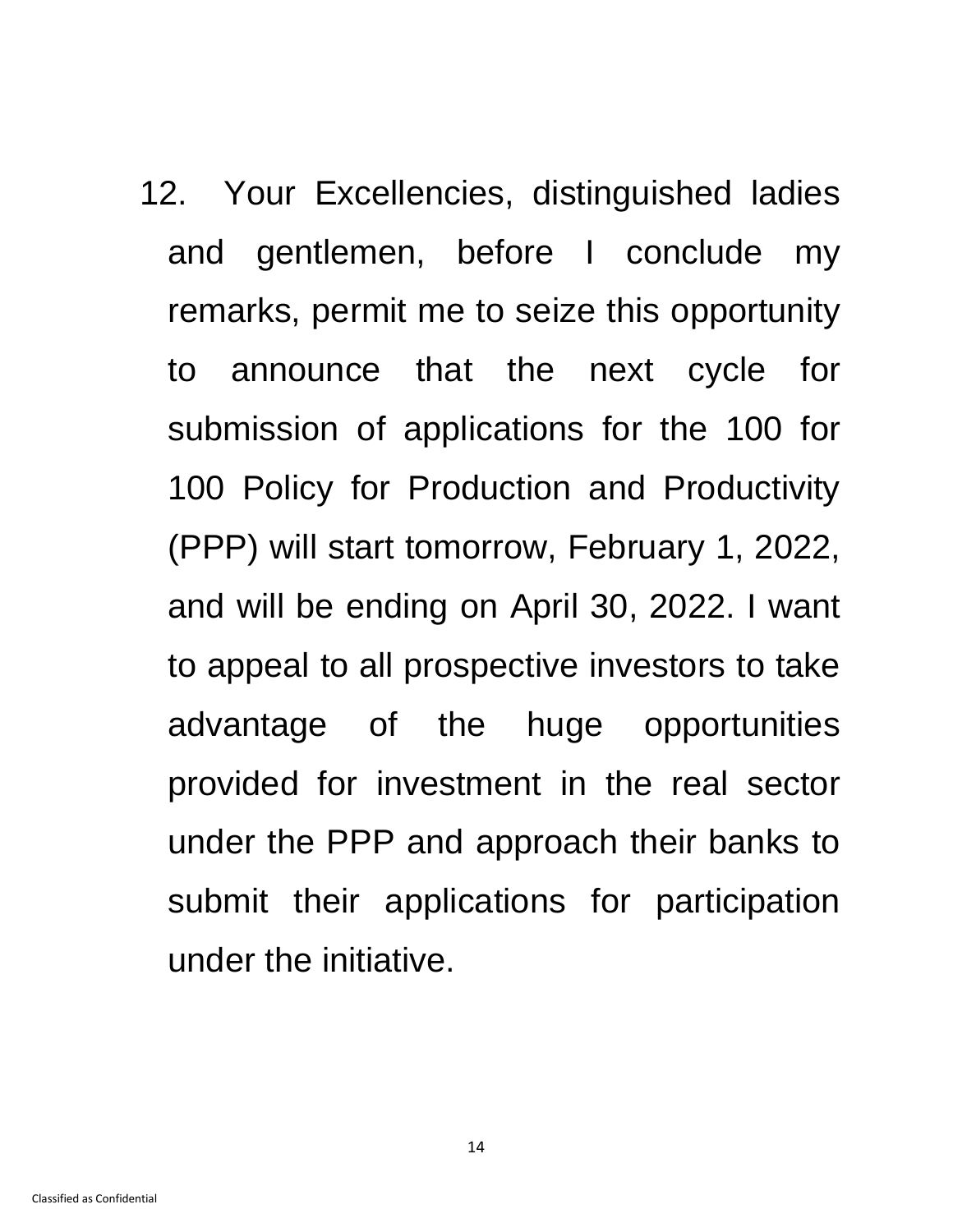13. In closing, let me thank the Secretary to the Government of the Federation, His Excellency, Mr. Boss Mustapha, the Honourable Minister for Industry, Trade and Investment, His Excellency, Otunba Adeniyi Adebayo *CON*, and the Honourable Minister for Labour and Employment, His Excellency, Dr. Chris Ngige, for their support to the Central Bank of Nigeria and its various interventions targeted at creating an enabling investment ecosystem. I would also like to commend the Managing Directors of all Nigerian banks for their partnership in the successful implementation of our interventions as they continue to be the channel for the delivery of our mandates. My appreciation also goes to the Manufacturers